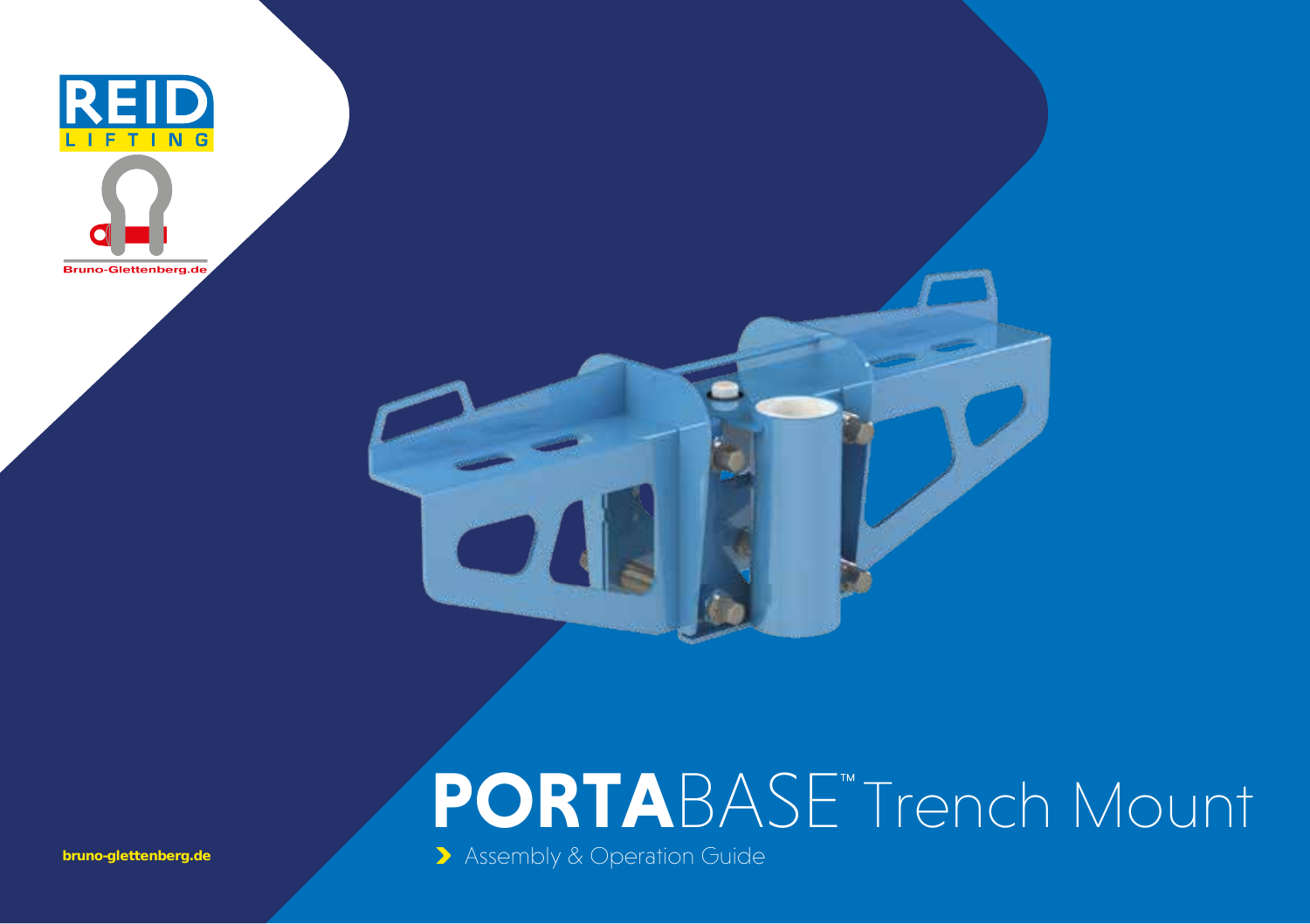### **Contents**

| <b>Correct Operation</b>                                                                                                                                                                                     | 4  | <b>Fitting Instructions</b>                                                                                                                                                                          | 13 |  |
|--------------------------------------------------------------------------------------------------------------------------------------------------------------------------------------------------------------|----|------------------------------------------------------------------------------------------------------------------------------------------------------------------------------------------------------|----|--|
| Intended Use                                                                                                                                                                                                 |    | <b>Dimensions</b>                                                                                                                                                                                    | 14 |  |
| Inspection Prior to Initial Operation                                                                                                                                                                        |    |                                                                                                                                                                                                      |    |  |
| <b>Inspection Before Starting Work</b>                                                                                                                                                                       |    | <b>Notes</b>                                                                                                                                                                                         | 15 |  |
| Maximum Capacity                                                                                                                                                                                             |    | <b>Quality &amp; Safety</b>                                                                                                                                                                          | 16 |  |
| Temperature Range<br>Notes for Correct Operation<br>Warning<br>Allowable Rotation<br><b>Fall Protection Applications</b><br>7<br><b>Fall Protection</b><br>Additional Notes for Correct Operation<br>Warning |    | Regulations, Standards & Directives<br>Accreditations<br>Conformité Européenne [CE] & UK Conform<br>Assessed [UKCA]<br>The Queen's Award for Enterprise<br><b>Testing</b><br>Language<br>Product IPR |    |  |
| <b>Inspection &amp; Maintenance</b>                                                                                                                                                                          | 12 | <b>Product Labelling</b>                                                                                                                                                                             | 18 |  |
| Regular Inspections                                                                                                                                                                                          |    | <b>Inspection Record</b>                                                                                                                                                                             | 19 |  |
| Maintenance & Repair                                                                                                                                                                                         |    |                                                                                                                                                                                                      |    |  |

Storage & Transportation

| <b>Fitting Instructions</b>                                                                       | 13 |
|---------------------------------------------------------------------------------------------------|----|
| <b>Dimensions</b>                                                                                 | 14 |
| <b>Notes</b>                                                                                      | 15 |
| <b>Quality &amp; Safety</b>                                                                       | 16 |
| Regulations, Standards & Directives<br><b>Accreditations</b>                                      |    |
| Conformité Européenne [CE] & UK Conformity<br>Assessed [UKCA]<br>The Queen's Award for Enterprise |    |
| Testing<br>Language<br><b>Product IPR</b>                                                         |    |
| <b>Product Labelling</b>                                                                          | 18 |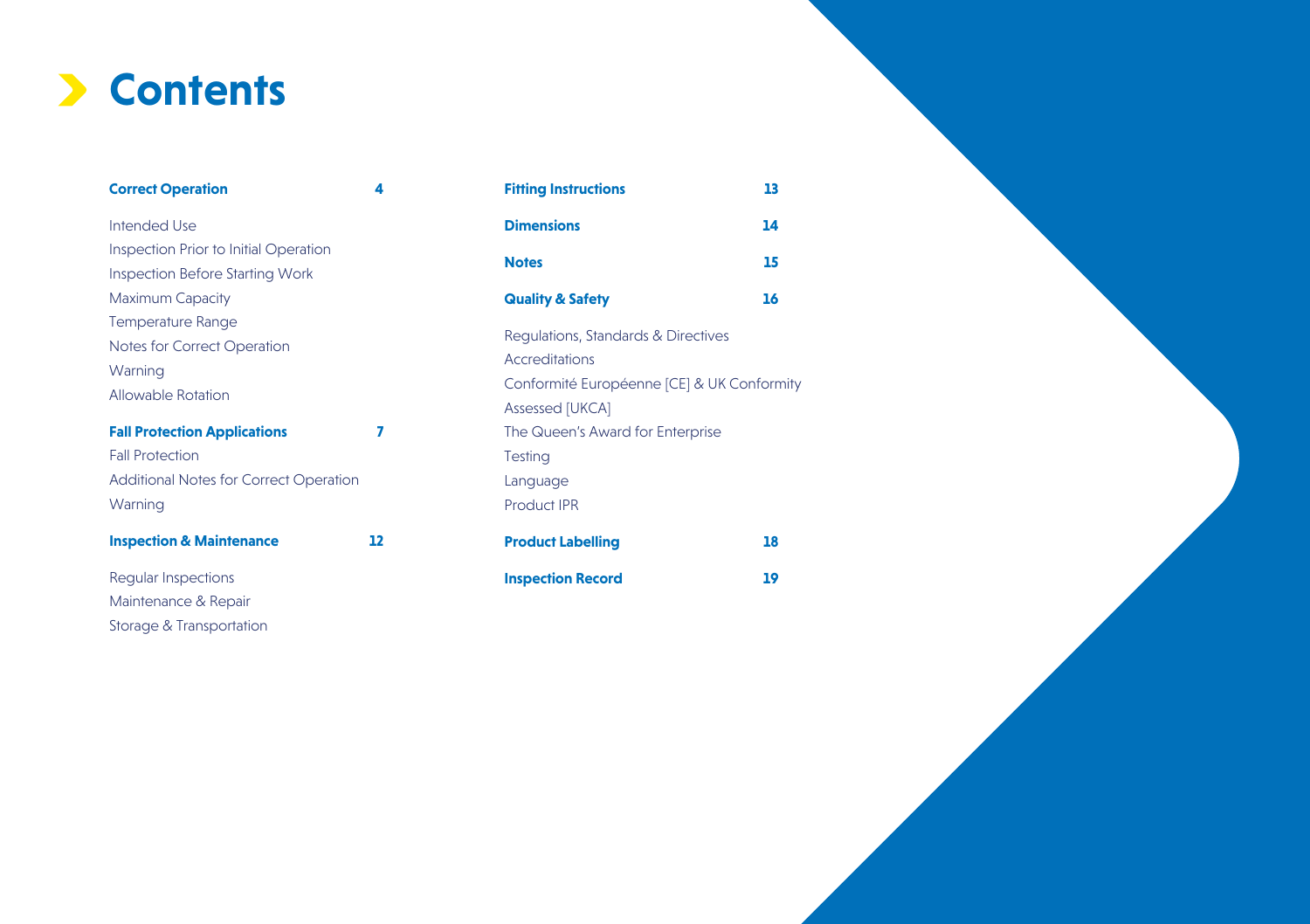**PORTA**BASE



# Lightweight. Portable. **Safe.**

Please read the following instructions and guidance notes carefully, before using or operating the system. They contain important information about how to handle and use the system in a safe and efficient way, avoiding danger, reducing repair costs and downtime, and increasing the reliability and lifespan of the system. They apply for:

- **D** Operation, including preparation, troubleshooting during operation and cleaning
- **Maintenance, inspection and repair**
- > Transportation

It is the responsibility of the end user to adhere to the Health & Safety and accident prevention standards and legislation valid in their respective countries and any regions in which the system is being used. It is also incumbent on the user or competent person to ensure that anyone working with the equipment has the necessary medical and physical capabilities. A rescue plan also needs to be in place in the event of an emergency that could occur during the work. This document should form part of the overriding Risk Assessment and Method Statement required for each lift.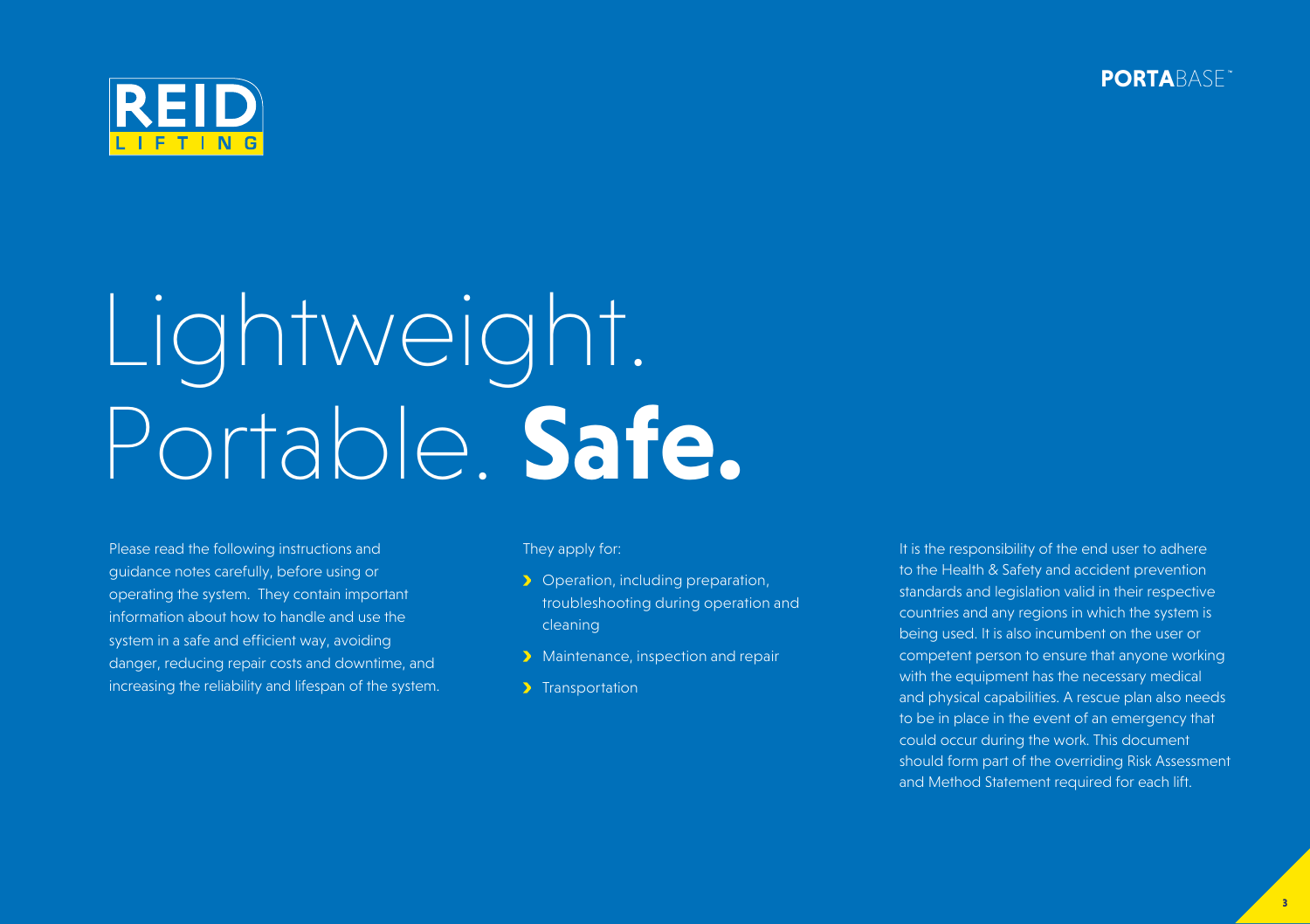### $\triangleright$  **Correct Operation**

#### **Intended Use**

This product is designed, tested and intended to be used for the lifting of goods, the lifting of personnel or for providing a safety anchor for the prevention of falls as part of a personal fall protection system. (PFAS). The use of our products for these multiple applications is consistent with the products design, notwithstanding pre-user inspections and mandatory inspections by a competent or qualified person, determined by local regulations.

This product forms one part of a lifting system, the other part being a REID Lifting Davit. Before using the equipment, both Assembly & Operation Guides must be read.

**Lifting of Goods:** Each product will be marked with a Working Load Limit (WLL). The WLL is specifically intended as a maximum limit for the lifting of goods, materials and equipment and includes safety factors.

**Lifting of Personnel:** For the lifting of personnel REID Lifting will reduce the WLL by half, thereby increasing the safety factor of the product. As for lifting goods, materials and equipment, the lowest rated element of the product always takes precedent. Associated equipment used for lifting personnel must be rated accordingly. It is the employers' responsibility to ensure this is the case. For example, a winch must be personnel rated and where necessary, meet applicable standards and regulations for the country of use.

**Fall Protection Anchor:** In most cases (subject) to labelling and instructions for use for specific products confirming this) REID lifting products are tested and meet the requirements of fall protection standards and regulations, including EN795:2012 as referenced in our Instructions for Use. The WLL on the product is of no relevance to fall protection standards and requirements and the user should refer to the specific sections of the instructions for use, for detailed information. For example; EN795 requires that anchors that form part of a personal fall protection system are capable of withstanding a minimum 12kN static load for a single user and a further 1kN for each additional user. Additionally, fall protection systems are required to pass a series of dynamic performance tests. REID Lifting products will, where applicable be marked with the rating for fall protection. Safety factors will be higher than those for lifting and forces will be limited by the use of personal fall protection equipment, including load limiting devices such as shock absorbers or self-retracting lifelines that reduce impact forces, typically to a maximum of 6kN per user as required by law.

Note: some jurisdictions may not allow the same equipment to be used for lifting of materials and as a component of a PFAS. Some employers may also prefer to keep such equipment distinctly separate. If this is the case, we would recommend that the equipment is labelled accordingly Check your local regulations before putting equipment to use and designate accordingly.

It is expected that all users of this product have the necessary medical and physical capabilities, are fully trained and deemed competent in its safe assembly and use. We would remind users of the requirement to ensure that work is properly planned, risk assessments carried out and as required, method statements for carrying out work provided.

Where required the owner/user of the equipment should ensure that a qualified person has been consulted in respect of the need for structural validation, for example (but not limited to); calculating imposed loads for the safety of ground, floor or roof structures during lifting operations.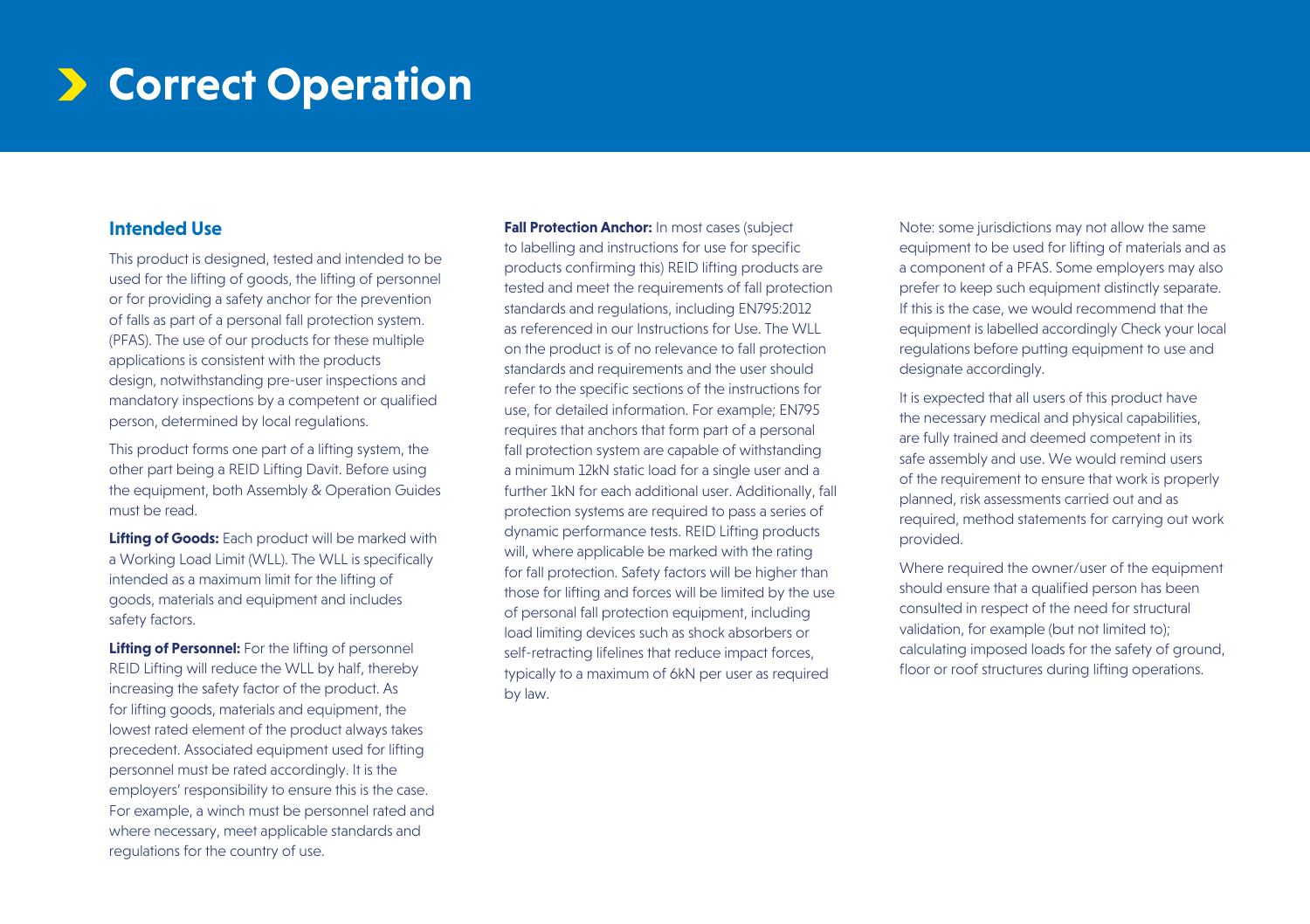### **Inspection Prior to Initial Operation**

Each product must be inspected prior to initial operation by a competent person to ensure that the structure is safe and that it has not been damaged by incorrect assembly, transport or storage.

### **Inspection Before Starting Work**

Before starting work, the product assembly and all load-bearing components should be checked for visual defects as per the inspection checklist on page 12.

### **Maximum Capacity**

**Goods Lifting:** This product is designed to lift and lower loads up to its rated capacity. Do not exceed the capacity indicated on the system.

**Personnel Lifting:** When lifting people, the overall load limit is reduced by half to provide an increased safety factor. The maximum capacity permitted by the personnel winch/accessory used in conjunction with the product also needs to be considered.

If you are unsure about the system, consult the serial labels information on page 19 or consult your supplier.

#### **PORTABASE Maximum Capacity [kg] Part Code Description Maximum Radius Goods Lifting Personnel Lifting**  PBTM00001 Trench Mount 1200mm 500kg\* 250kg\*

\*90° pivot angle

For fall protection applictions see page 7.

#### **Temperature Range**

This product can be operated in ambient dry temperatures between –20°C and +55°C (-4°F and 131°F). Consult your supplier in case of extreme working conditions. If used in subzero and wet conditions, fall arrest appliances characteristics may change.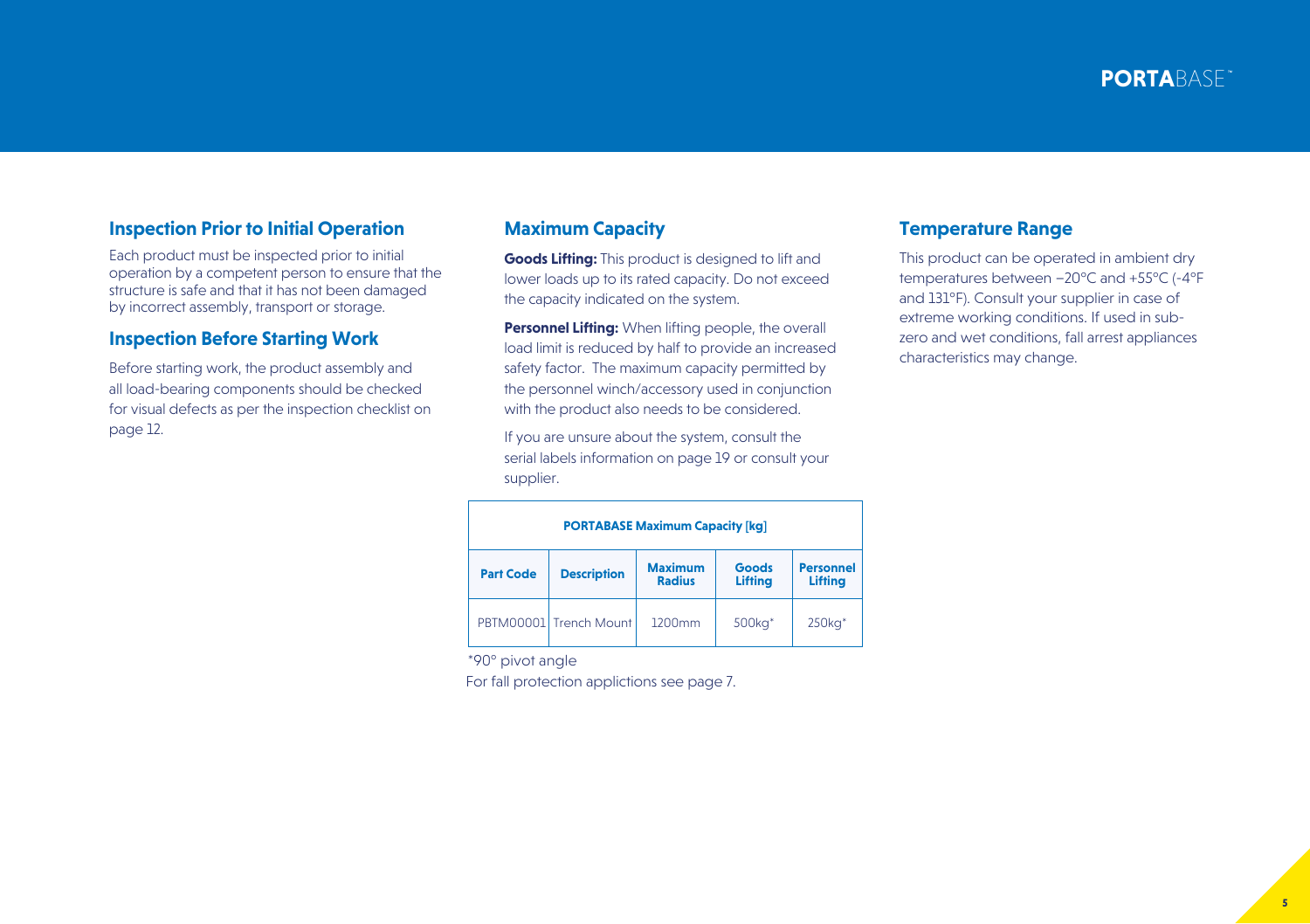### $\triangleright$  **Correct Operation**

### **Notes for Correct Operation**

- **•** Read in conjunction with the instructions for use of your chosen REID Lifting Davit
- We recommend the use of load-sensing or overload protection devices on all lifts
- **The risk assessment and method statement** must consider any factors that might apply additional loading to the system during lifting operations
- Suitable, appropriately rated winches, hoists and bracket plates must be used for all applications
- $\blacktriangleright$  Take care when transporting and storing the system to avoid damage
- Assemble only as instructed (ensure all bolts and pins are present and fitted correctly as per instructions)
- We recommend that appropriate PPE are worn when using the equipment
- Attach the hoist to the dedicated lifting points only, making sure it is attached in a way that does not expose the user to danger by the hoist, chain or load
- **Do not allow the load to swing**
- **To avoid side pull, lowering and lifting should** only be carried out when the load chain forms a straight and vertical line between the load and lifting attachment point.

### **Warning**

- The equipment should not be used outside of its limitations, or for any purpose other than that for which it is intended
- **Do not lift or transport loads while personnel are** in the danger zone
- Do not allow personnel to pass under a suspended load
- Never leave a suspended load unattended
- Be aware of hazards when setting up/folding down, such as trapping fingers in rotating parts
- $\blacktriangleright$  Be aware of any adverse weather conditions such as strong or gusty winds which could impose additional horizontal loads and affect the stability of the structure. Stop using if weather is impacting on lifting, and either disassemble the system or tie it to a rigid structure to ensure it can't overturn
- Don't allow the load to hit the system
- > Under no circumstances should the product be moved under load
- Do not lift a load outside the permissible operating radius

### **Allowable Rotation**

The allowable operating area for the Trench Mount is dependent on the application in which it is being used.

For goods lifting up to 500kg, personnel up to 250kg the allowable rotation is 180° in front of the socket, for fall arrest applications the allowable area is 45° each side from the centre of the base [1].

Outside of the 180° angle, in the remaining 180° the system is suitable for 200kg goods lifting & 100kg personnel lifting.

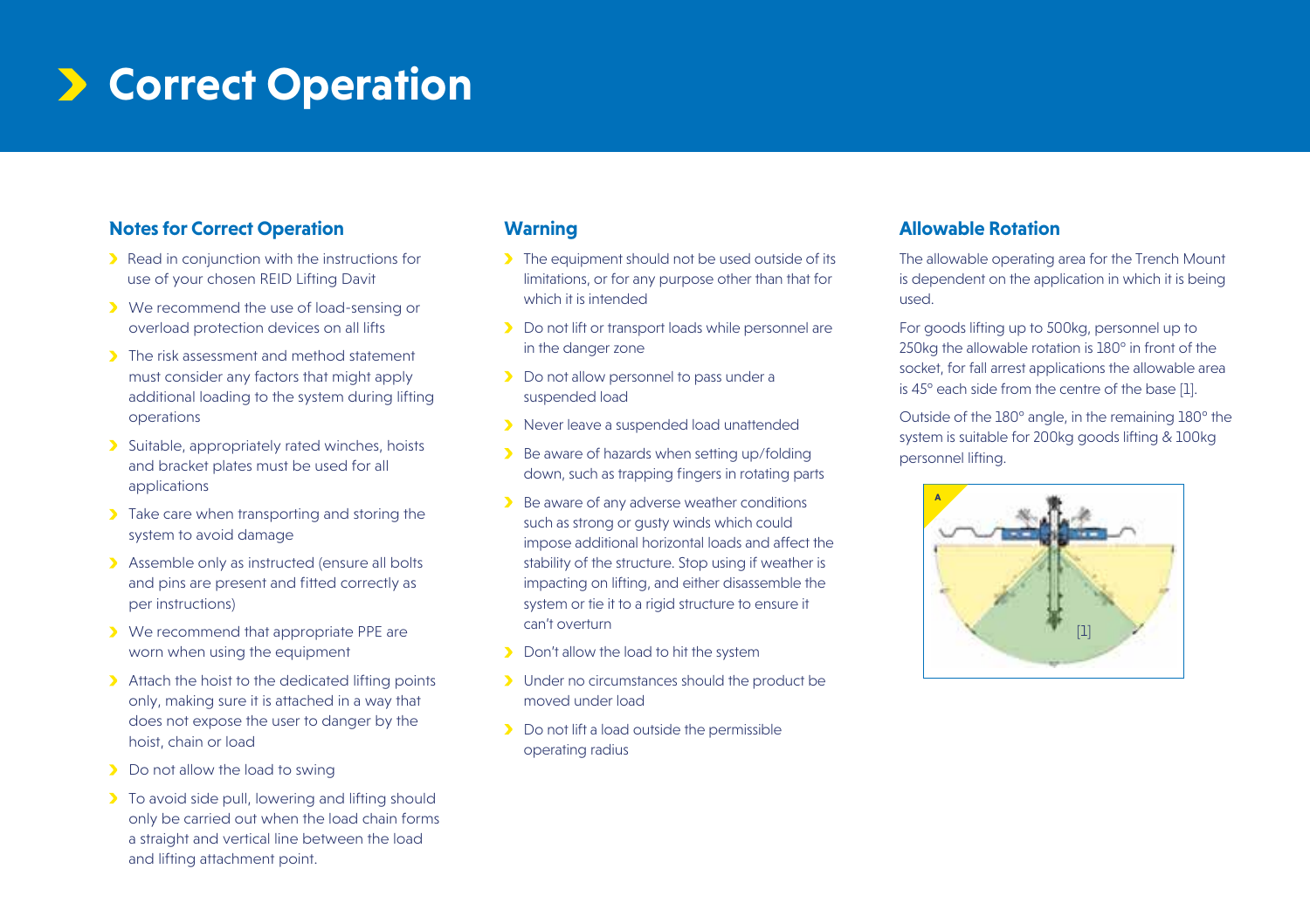### **Fall Protection Applications**

### **Fall Protection**

**This section must not be read in isolation from all other sections of this manual. Read the whole manual before using this product.**

**Fall arrest:** This product is tested and conforms to the requirements of EN795:2012 Personal Fall Protection Equipment – Anchor Devices subject to the configuration of the product and the Davit being used.

When being used for fall arrest purposes, the operator must use a body harness and a shock absorber that complies with the relevant national standards and regulations and that limits the maximum allowed force (m.a.f.) to 6kN.

Each personnel lift must be properly planned, and all weights clearly known along with a clear understanding of the WLL and constraints of all personal fall arrest system components.

 If unsure about your system consult serial labels, information filled in on page 19 or consult your supplier. Custom versions of the system are available tailored to specific lifting needs. These versions are designated with a 'C' at the end the product number on the serial label attached to each product.

#### **Additional Notes for Correct Operation & Warnings**

- > Always carry out pre-use checks before using this equipment.
- Never walk away from the footprint of the product or move outside designated safe zones whilst connected to it where there is a risk of a fall.
- When using the product as a fall arrest anchor ensure there is adequate fall clearance when working at height. A competent person should calculate this, taking in to account all of the components of the personal fall arrest system.
- Always consider the potential effects of sharp edges, chemical reagents, electrical conductivity, cutting, abrasion, climatic exposure on all components of the fall protection system, and the effect of offset forces as a result of pendulum falls.
- Do not use a davit with a larger radius than permissible.
- **Ensure the structure on which the product is** mounted is level.
- If the product has been subjected to a fall arrest or impact force it must be immediately removed from service.
- **The substrate of the structure on which the** product is placed must be able to withstand all the forces transmitted by the system when generating a maximum moment of 7.2kN.m (service load 6kN) Safety factors must be applied.
- > Always make sure all 4 studs have been torqued to the correct settings before use.
- **Check** the internal side of the socket is in contact with the top of the trench sheet or box before use.
- Never exceed the number of allowable users.
- Never adjust the product whilst a person is attached to it.
- **D** Only use designated anchor points for the attachment of fall protection devices.
- **Ensure that any fall protection system** components being used are compatible and meet the requirements of applicable standards.
- **>** When using this product ensure that there is a rescue plan prior to starting work and ensure that users are trained in the correct execution of the plan and have all necessary rescue equipment to hand.
- Where required by requiation, each installation must be approved by a qualified person.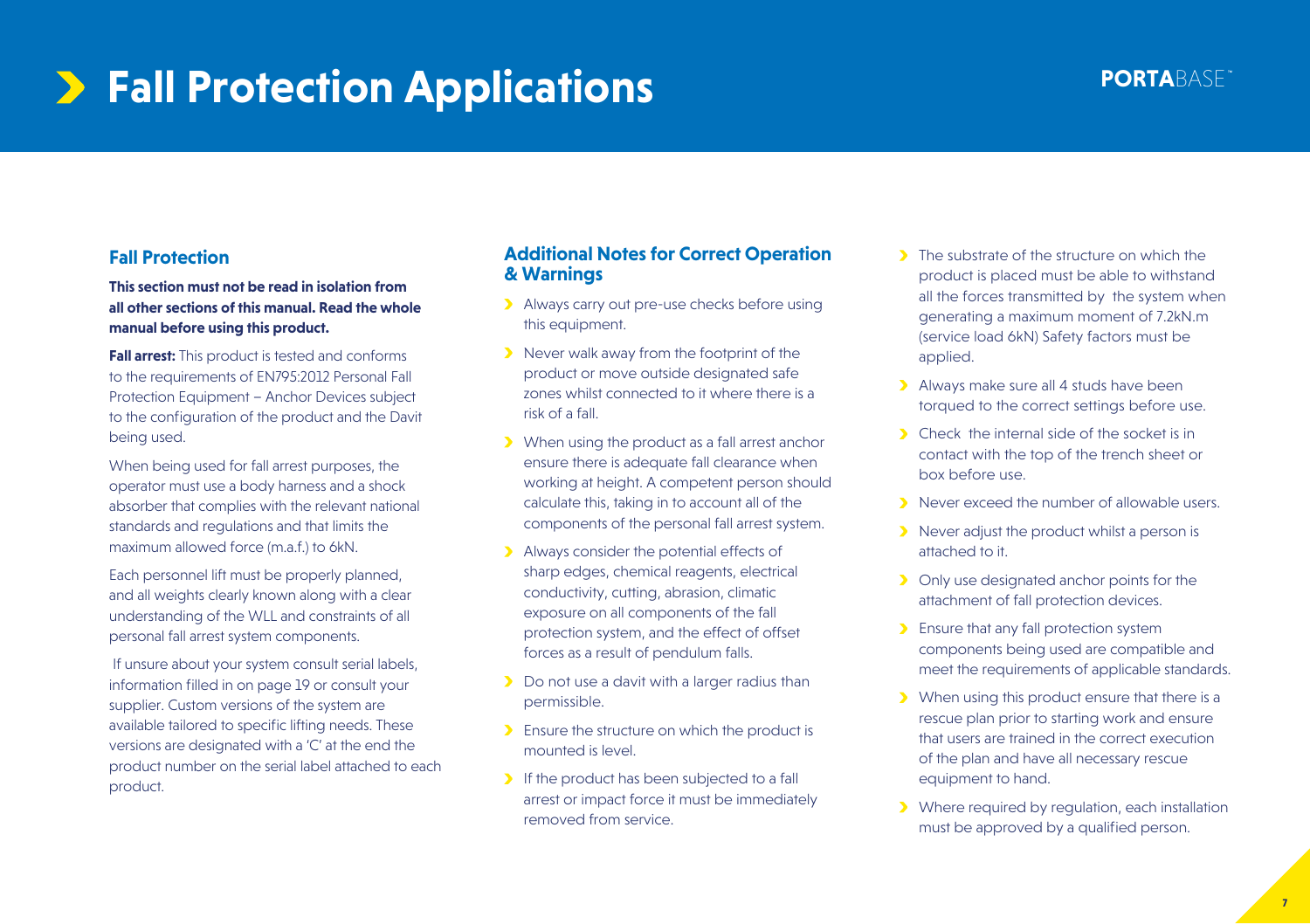### **Fall Protection Applications**

- Always wear appropriate PPE when installing, setting up, dismantling and using this equipment.
- Misuse of this product could result in serious injury or death.

### **Warning**

- For fall protection applications the maximum user weight is 150kg or the weight allowed by the lowest rated piece of equipment in the fall arrest system
- Ensure that you have read and understood the maximum force tables for each anchor point on the corresponding davit selected to be used with the Porta Base. This varies (is reduced) as the Davit radius increases
- When using for fall protection, only use one fall arrest device with each pulley/sheave and make sure they never cross paths with each other
- When using the product in conjunction with another manufacturers fall protection products, ensure that you have read the instructions for use of those products to ensure their suitability and any restrictions for use. Only use approved brackets for the connection of winches and self retracting lifelines
- $\blacktriangleright$  It is essential for safety that the product is withdrawn from use immediately and not be used again until confirmed in writing by a competent person should;
	- 1. Any doubt arises about its condition for safe use or;
	- 2. It has been used to arrest a fall

 3. It has been used for any other purpose, other than as a component of a personal fall protection system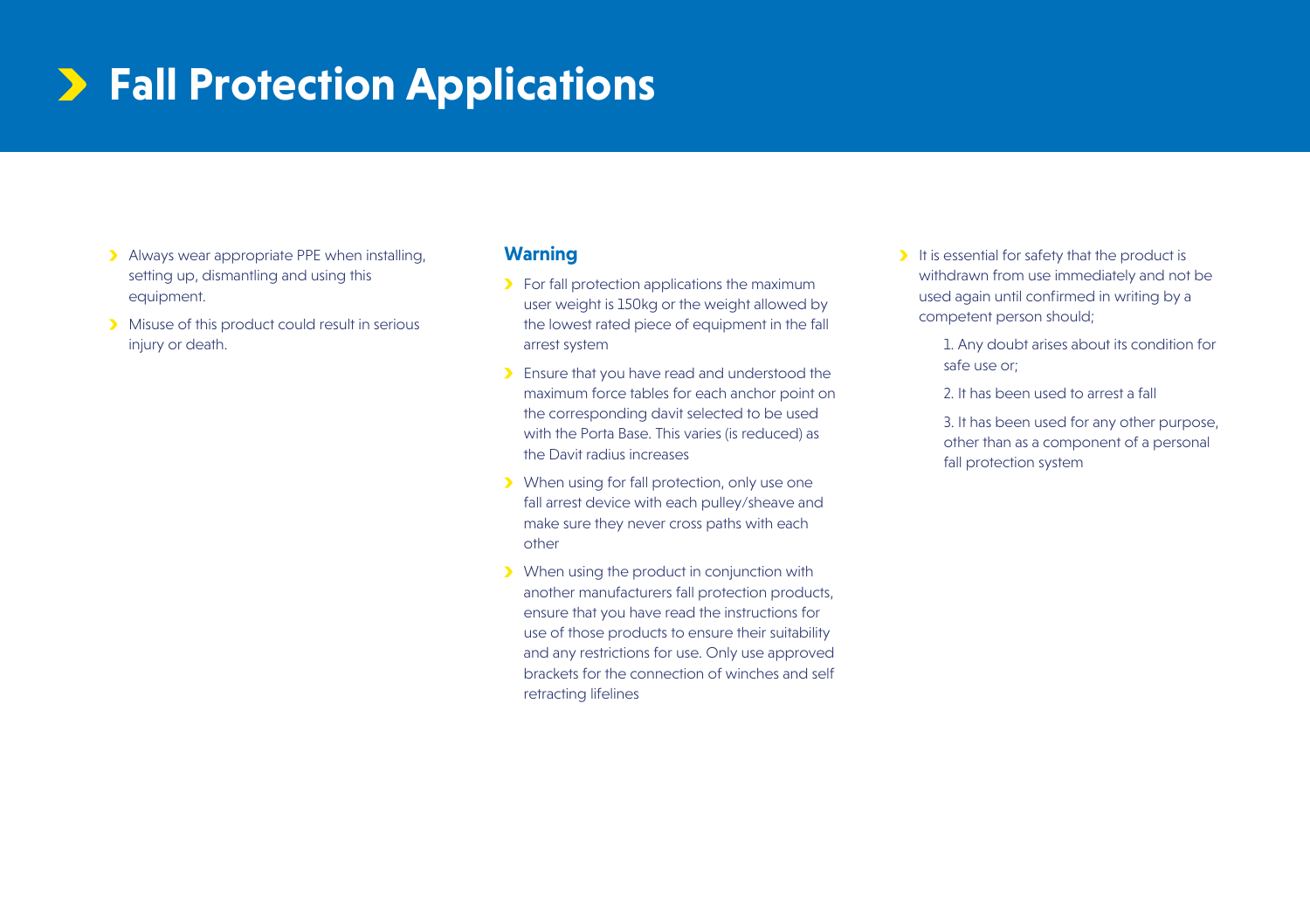**PORTA**BASE



### **Compatible Davit and Fall Protection Force Ratings**

| <b>PFAS INFORMATION</b>                  | <b>T DAVIT [Type S]</b> |                         |                         |                         |
|------------------------------------------|-------------------------|-------------------------|-------------------------|-------------------------|
|                                          | <b>Davit Radius</b>     | <b>Anchor Point 'A'</b> | <b>Anchor Point 'B'</b> | <b>Anchor Point 'C'</b> |
| <b>Porta Base Trench</b><br><b>Mount</b> | 800 mm                  | 22.2 kN                 | 22.2 kN                 | 22.2 kN                 |
|                                          | $< 1000$ mm             | 12 kN                   | 12 kN                   | 22.2 kN                 |
|                                          | $<$ 1200 mm             | 12 kN                   | 12 kN                   | 22.2 kN                 |

Only Davits up to 1200mm radius can be used with the Portabase Trenchmount Socket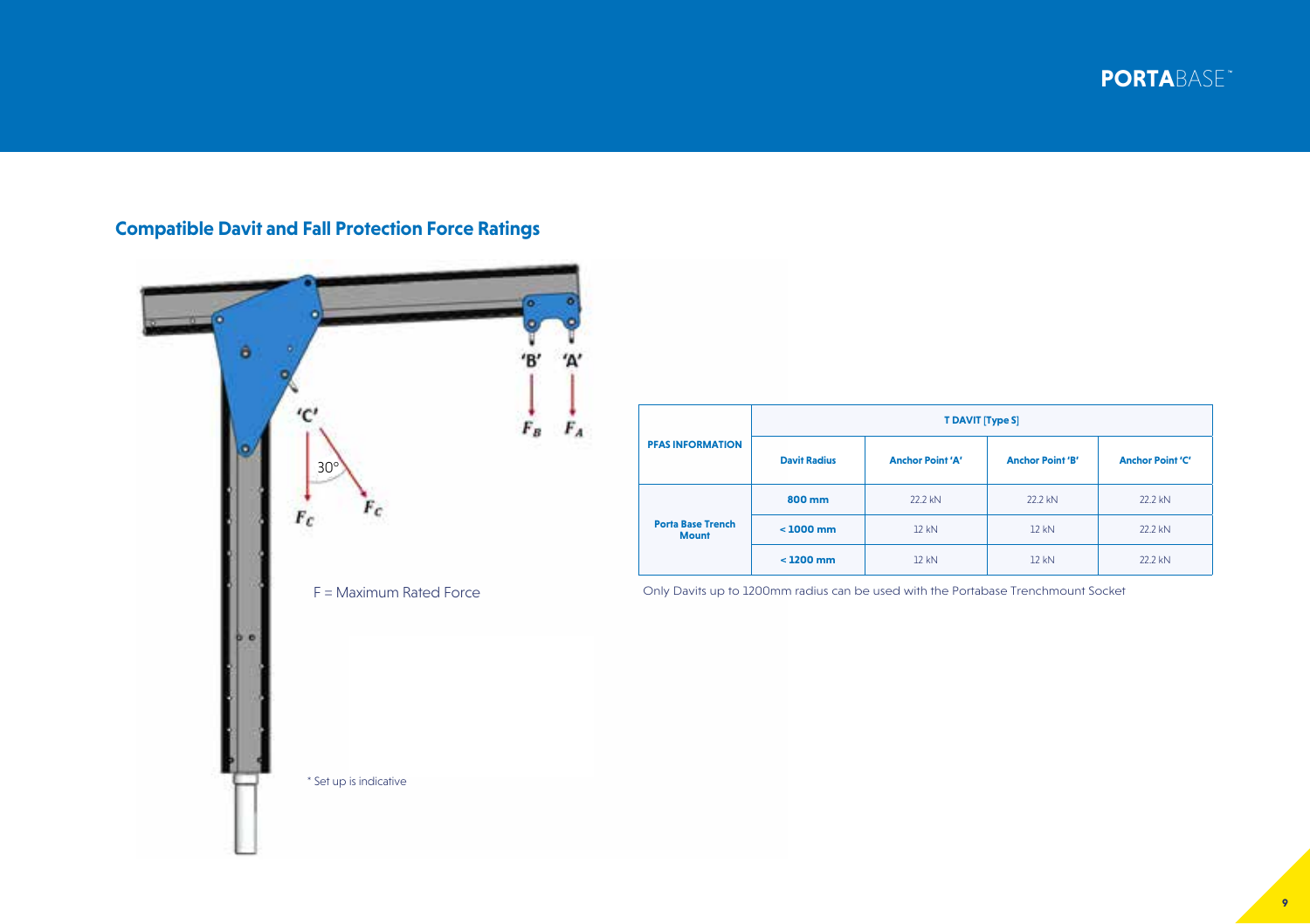### **Fall Protection Applications**

### **Compatible Davit and Fall Protection Force Ratings**



| <b>PFAS INFORMATION</b>                  | <b>T DAVIT [Type W]</b> |                         |                         |                         |                         |
|------------------------------------------|-------------------------|-------------------------|-------------------------|-------------------------|-------------------------|
|                                          | <b>Davit Radius</b>     | <b>Anchor Point 'A'</b> | <b>Anchor Point 'B'</b> | <b>Anchor Point 'C'</b> | <b>Anchor Point 'D'</b> |
| <b>Porta Base Trecnh</b><br><b>Mount</b> | 800 mm                  | 22.2 kN                 | 22.2 kN                 | 22.2 kN                 | 22.2 kN                 |
|                                          | $< 1000$ mm             | 12 kN                   | 12 kN                   | 12 kN                   | 22.2 kN                 |
|                                          | $< 1200$ mm             | 12 kN                   | 12 kN                   | 12 kN                   | 22.2 kN                 |

Only Davits up to 1200mm radius can be used with the Portabase Trenchmount Socket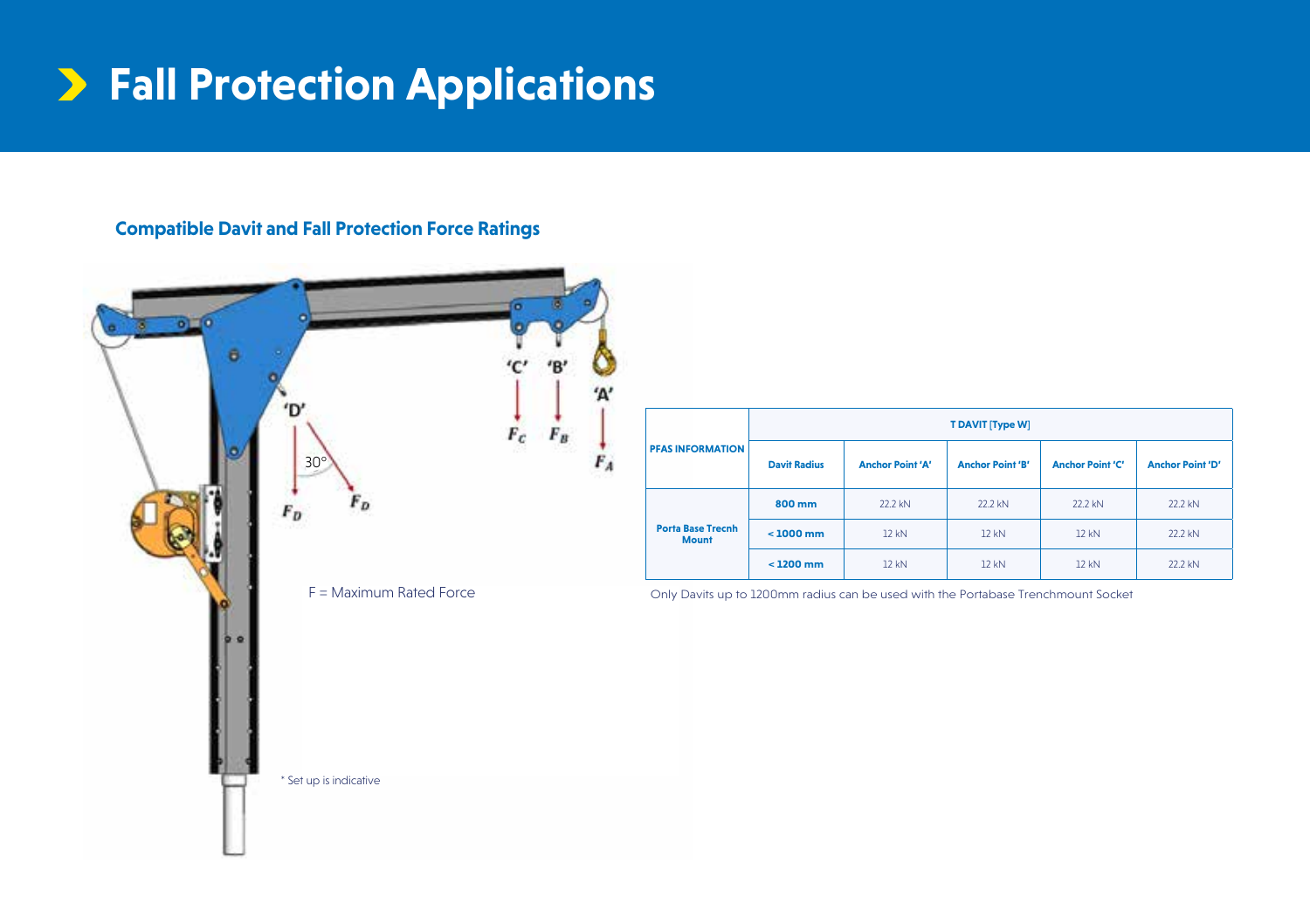**PORTA**BASE



### **Compatible Davit and Fall Protection Force Ratings**

| <b>PFAS INFORMATION</b>                  | <b>T DAVIT [Type DW]</b> |                         |                         |                         |  |
|------------------------------------------|--------------------------|-------------------------|-------------------------|-------------------------|--|
|                                          | <b>Davit Radius</b>      | <b>Anchor Point 'A'</b> | <b>Anchor Point 'B'</b> | <b>Anchor Point 'C'</b> |  |
| <b>Porta Base Trench</b><br><b>Mount</b> | 800 mm                   | 22.2 kN                 | 22.2 kN                 | 22.2 kN                 |  |
|                                          | $< 1000$ mm              | 12 kN                   | 12 kN                   | 12 kN                   |  |
|                                          | $<$ 1200 mm              | 12 kN                   | 12 kN                   | 12 kN                   |  |

Only Davits up to 1200mm radius can be used with the Portabase Trenchmount Socket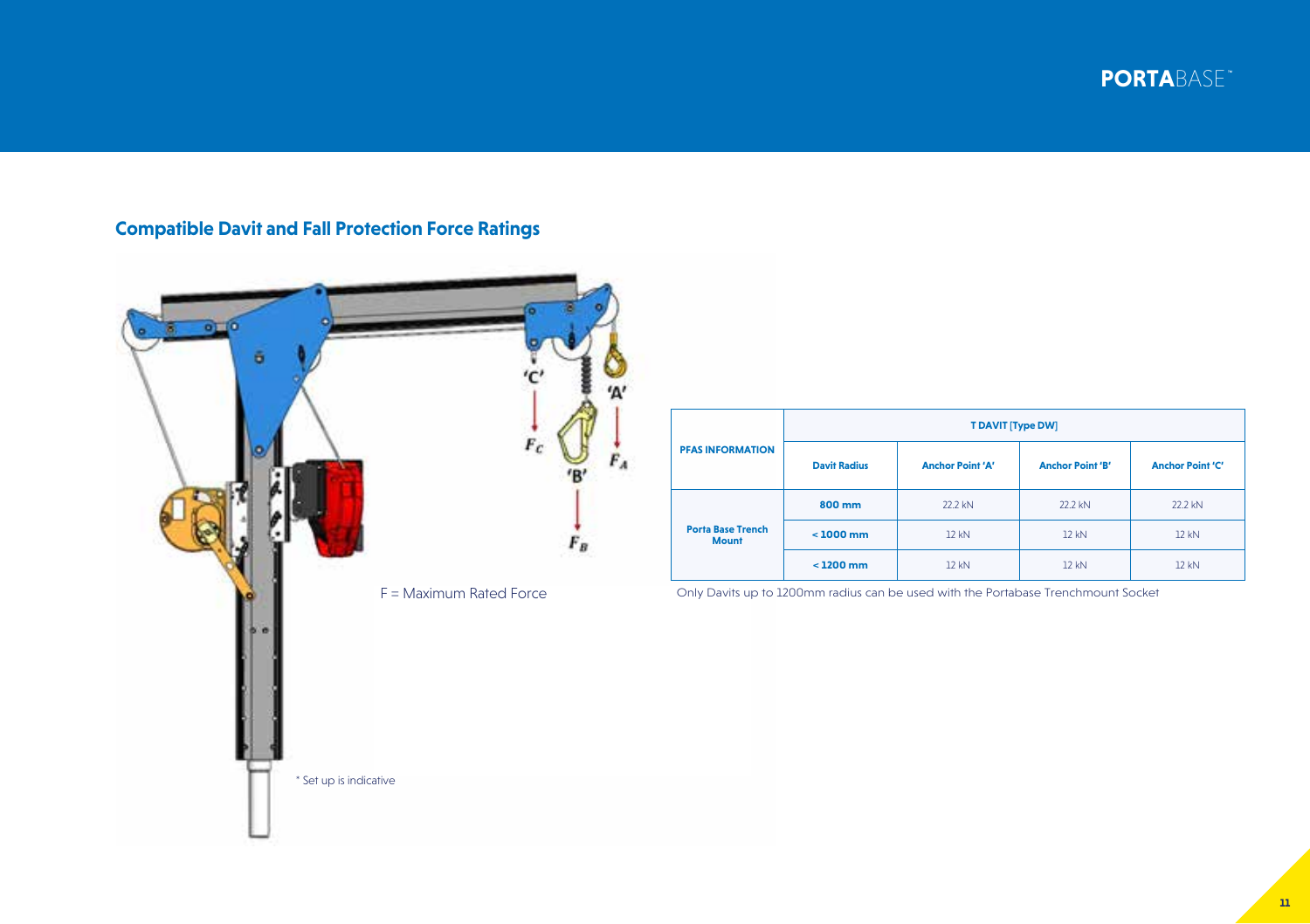## **Inspection & Maintenance**

The following information is based on REID Lifting's recommendations and does not remove the responsibility of the user to comply with the relevant regulations and standards that are valid in the respective countries and regions where the system is being used.

Before use, the product should be inspected for visual defects using the checklist below:

- **Ensure all welds on the system are free of cracks** or defects
- **Ensure all bolts are correctly tightened and free** from excessive corrosion
- **Ensure the king pin for the Davit is fully engaged** in the hub before applying a load.
- **Check the Davit in accordance with its** corresponding Assembly & Operation Guide.

Inspections are instigated by the user, the above list covers the main components on this product, any accessories and third-party components must be inspected following the corresponding instructions.

#### **Regular Inspections**

To ensure that the product's frame remains in safe working order it must be inspected regularly by a competent or qualified person. We recommend inspections every 6 months for personnel lifting and every 12 months for goods only, unless local regulations, adverse working conditions or profile of use and risk dictate shorter periods.

The components of the system frame need to be checked for damage, wear, corrosion or other irregularities. It may be necessary to disassemble the system frame in order to do this. Particular attention should be paid to checking the profiles for denting, making sure there is no wear or elongation on the bolt holes and ensuring that the trolley moves freely along the beam.

It is recommended that once inspected or repaired, the device is marked with the date of the next inspection.

Inspections are instigated by the user. If detailed information is required on inspection and test criteria, please contact your supplier's technical department or REID Lifting.

### **Maintenance & Repair**

In order to ensure correct operation, the conditions for inspection and maintenance must be complied with. If any defects are found, stop using the product immediately.

No alterations or additions to the equipment beyond the replacement of standard parts by an authorised representative should be made without the written consent of the manufacturer. Any necessary repairs identified during inspections should only be carried out by an approved specialist workshop using original spare parts. Any repair must be carried out in accordance with the manufacturer's instructions.

It is recommended to maintain the equipment in a clean and dry manner. Cleaning is suggested using a sponge or cloth with warm, soapy water, rinsing and allowing to dry.

This product must be assembled using metric fixings of the same type and quality as those supplied by the original manufacturer only. Failure to do so could have an impact on the structural performance and stability of the product. Reid Lifting and its resellers can supply these spare parts locally.

#### **Storage & Transportation**

When transporting the components, take note of all the manual handling considerations.

Do not throw the product down or stack any items on top of it.

Always place carefully and security on the ground to avoid damaging the equipment.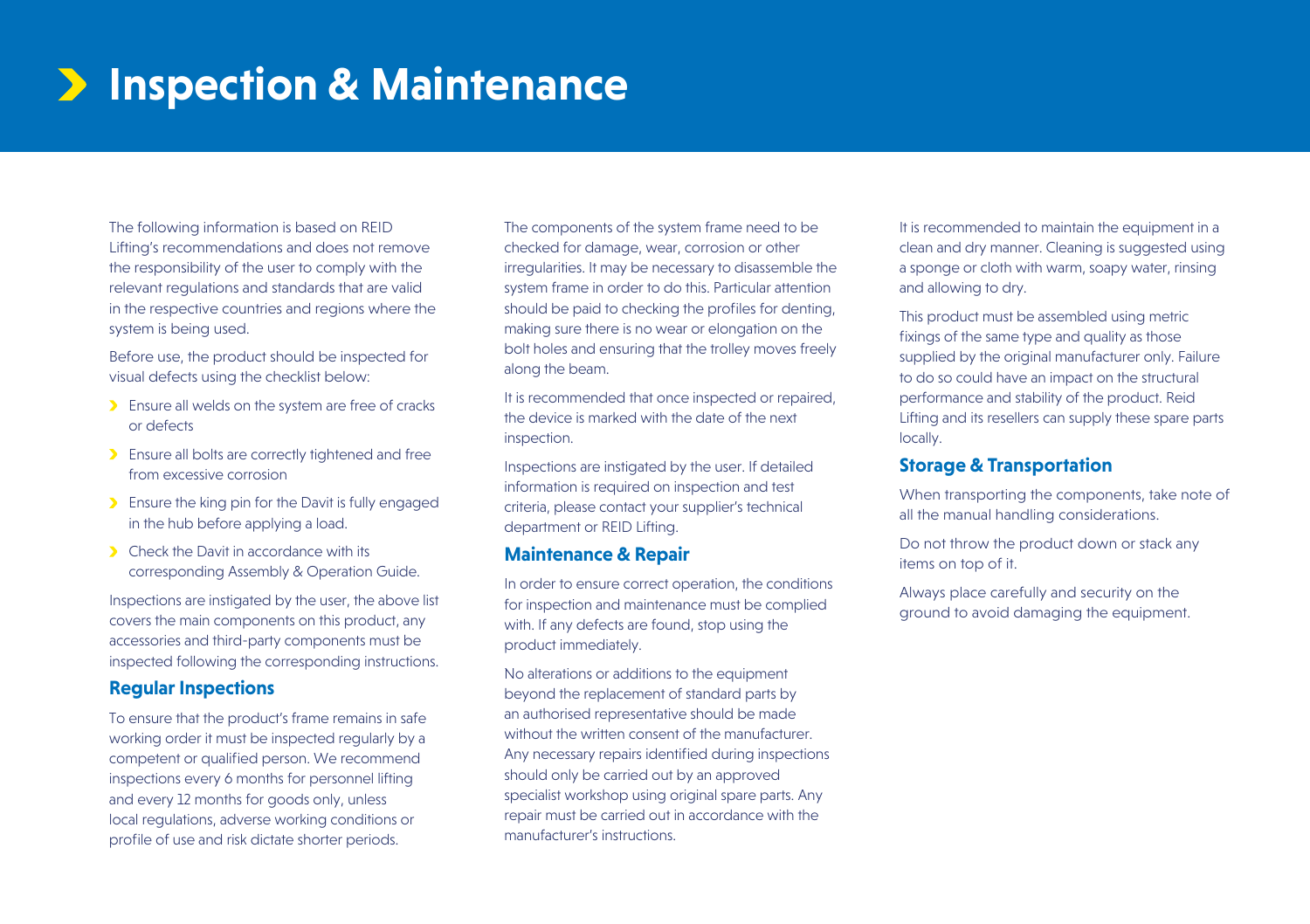## **Fitting Instructions**

When fitting the **PORTA**BASE Trench Mount please observe the following points:

- **Lower the Trench Mount on to a suitable** structure at the desired Location as shown in figure 1.
- **Tighten the fixing rods to approximately** 20Nm on the front and the back of the Trench Mount as shown in figure 2. [A 36mm socket wrench or spanner will be required to tighten the fixing rods]. Ensure the Trench Mount is level by checking the bubble level included.
- **Lower the davit column into the Trench Mount** and ensure it is seated properly. Continue the assembly of the davit as per the Assembly & Operation Guide [Figure 3].









**Note: The carry handle cannot be used as a fall protection anchor point.**

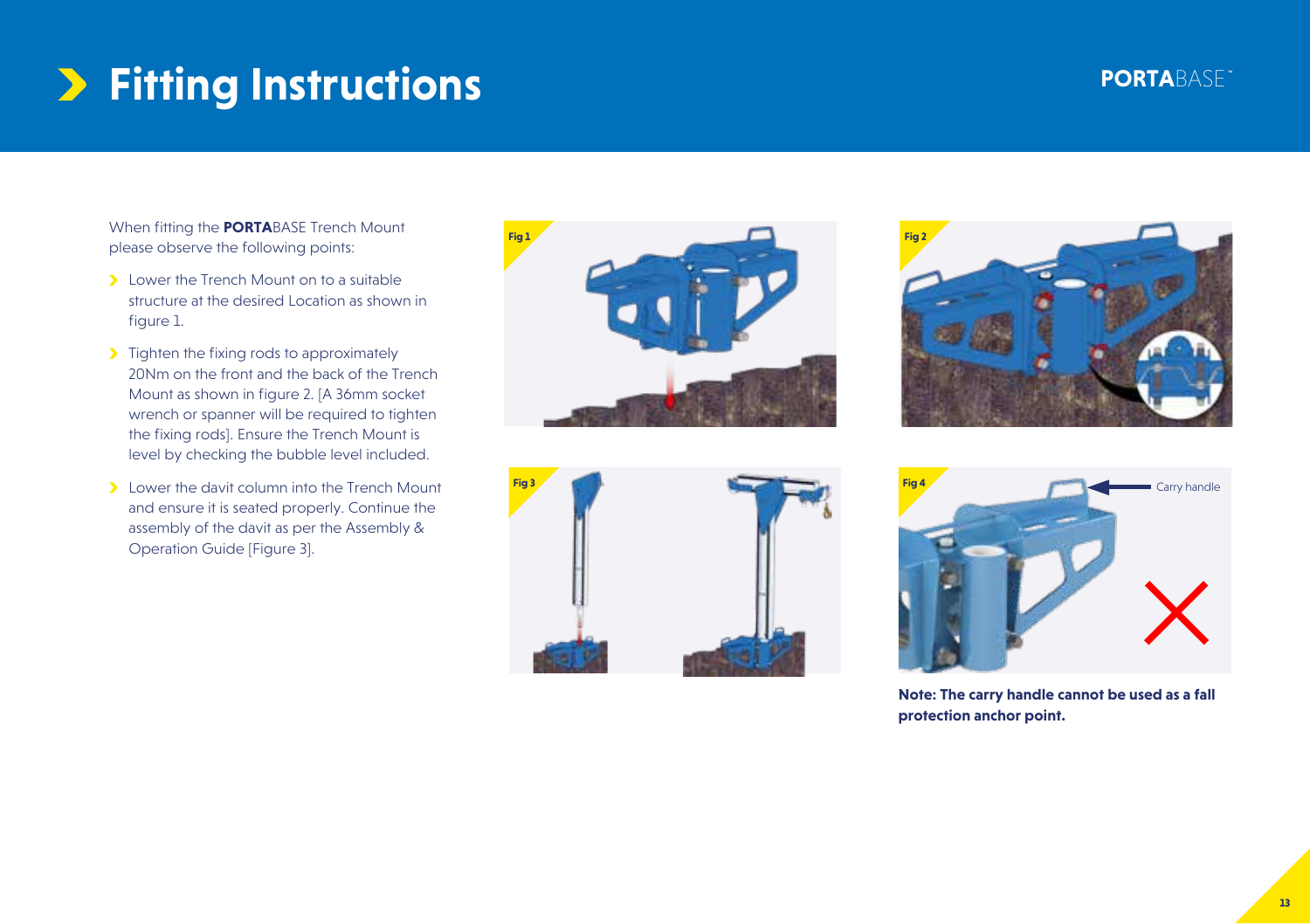

**PORTA**BASE<sup>\*\*</sup> [Trench Mount]





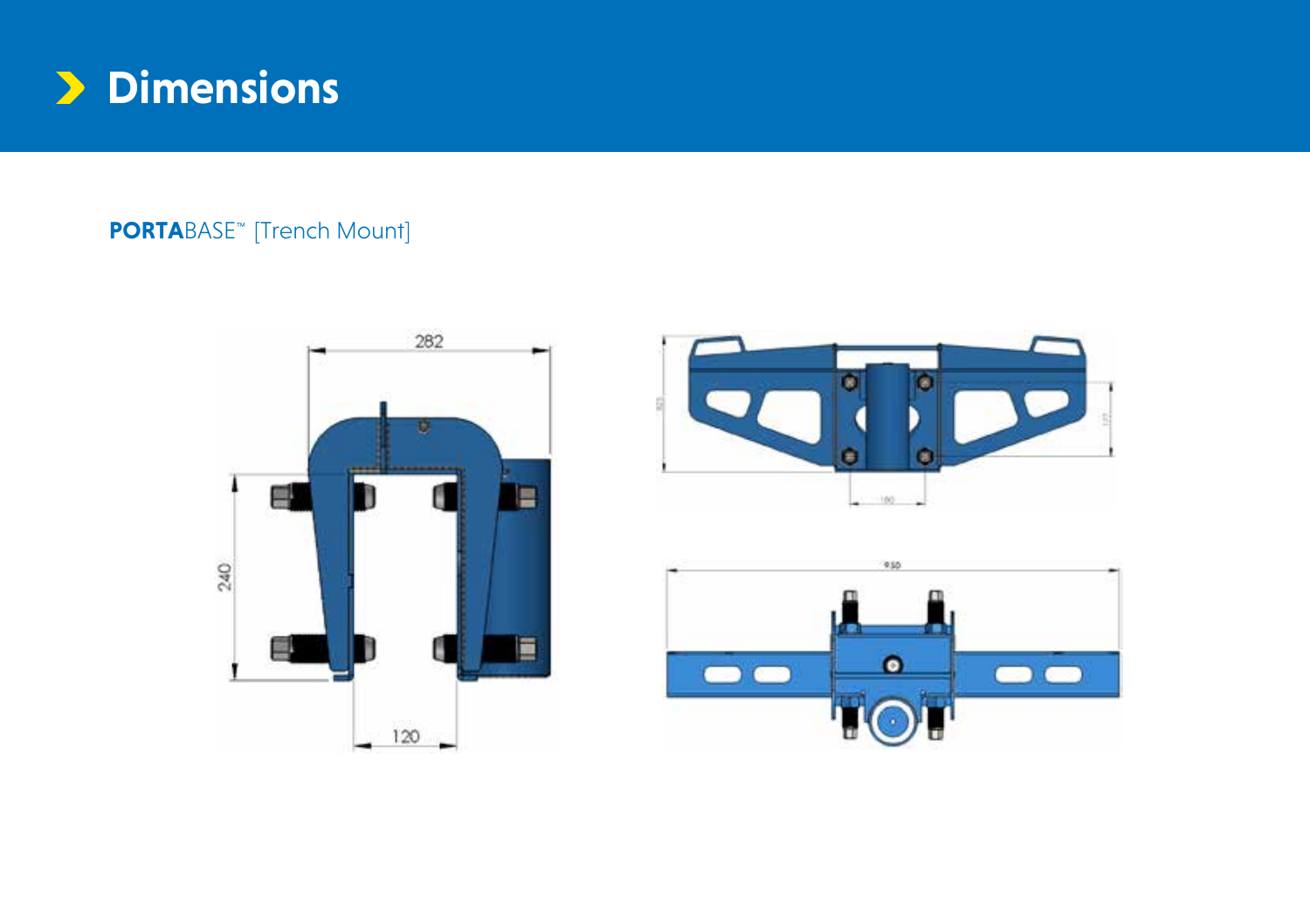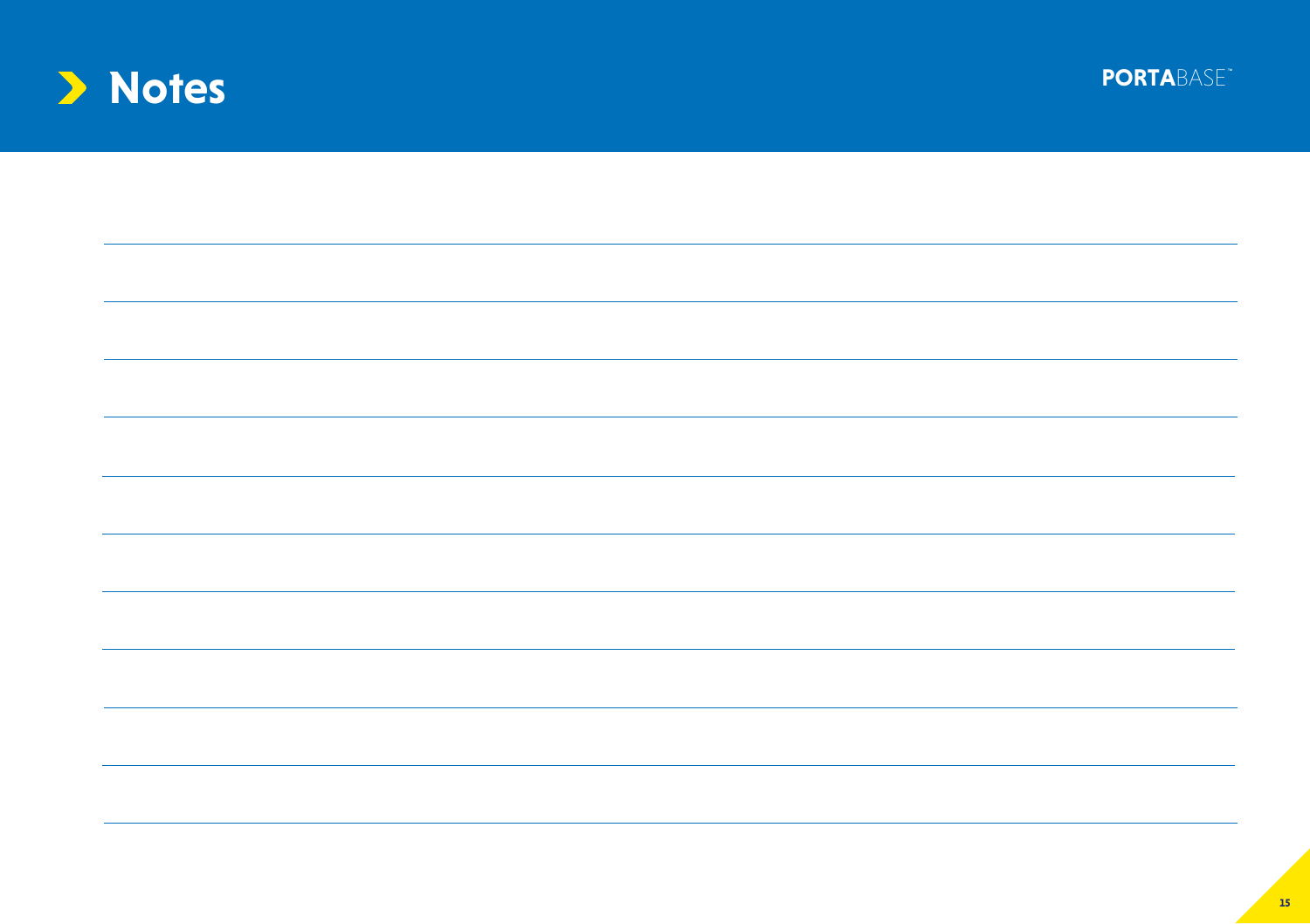### **Quality & Safety**

### **Regulations, Standards & Directives**

This product complies with the following:

- Machinery Directive 2006/42/FC
- PPE Regulation (EU) 2016/425
- The Provision and Use of Work Equipment Regulations 1998 (S.I. 1998 No. 2306)
- The Lifting Operations and Lifting Equipment Regulations 1998 (S.I. 1998 No. 2307)
- In conformity with EN795:2012 and OSHA 1926.502(d)(15)

It is essential to adhere to the safety regulations of the respective country for using manual lifting equipment.

### **Accreditations**

Quality and Safety are at the heart of the REID Lifting ethos and we are committed to maintaining the very highest standards. With this in mind, we have undertaken external accreditations to ensure we stay focused on what is important to our clients and users, and ahead of market trends and developments.

REID Lifting is continuously audited by Lloyds Register Quality Assurance (LRQA) for approval of its Integrated Management System combining quality systems management, environmental issues and the health and safety practices within the company.

- ISO 9001:2015 Quality management system which assesses an organization's ability to consistently provide products that meet customer and applicable regulatory requirements and aims to enhance customer satisfaction.
- ISO 14001:2015 Specifies the requirements for implementing environmental management systems throughout all areas of the organization.
- **ISO 45001 Health & Safety Management** System
- **LEEA Membership REID Lifting is a full member** of the Lifting Equipment Engineers Association (LEEA membership 000897). REID Lifting conforms to the main aims of the association which is to achieve the highest standards of quality and integrity in the operations of members. Entry qualifications are demanding and strictly enforced through technical audits based on the Technical Requirements for Members.
- IRATA REID Lifting is an associate member of the Industrial Rope Access Trade Association (IRATA International membership number 148). REID Lifting works in accordance with the IRATA Code of Practice and, in doing so, contributes to promote the development of safe systems.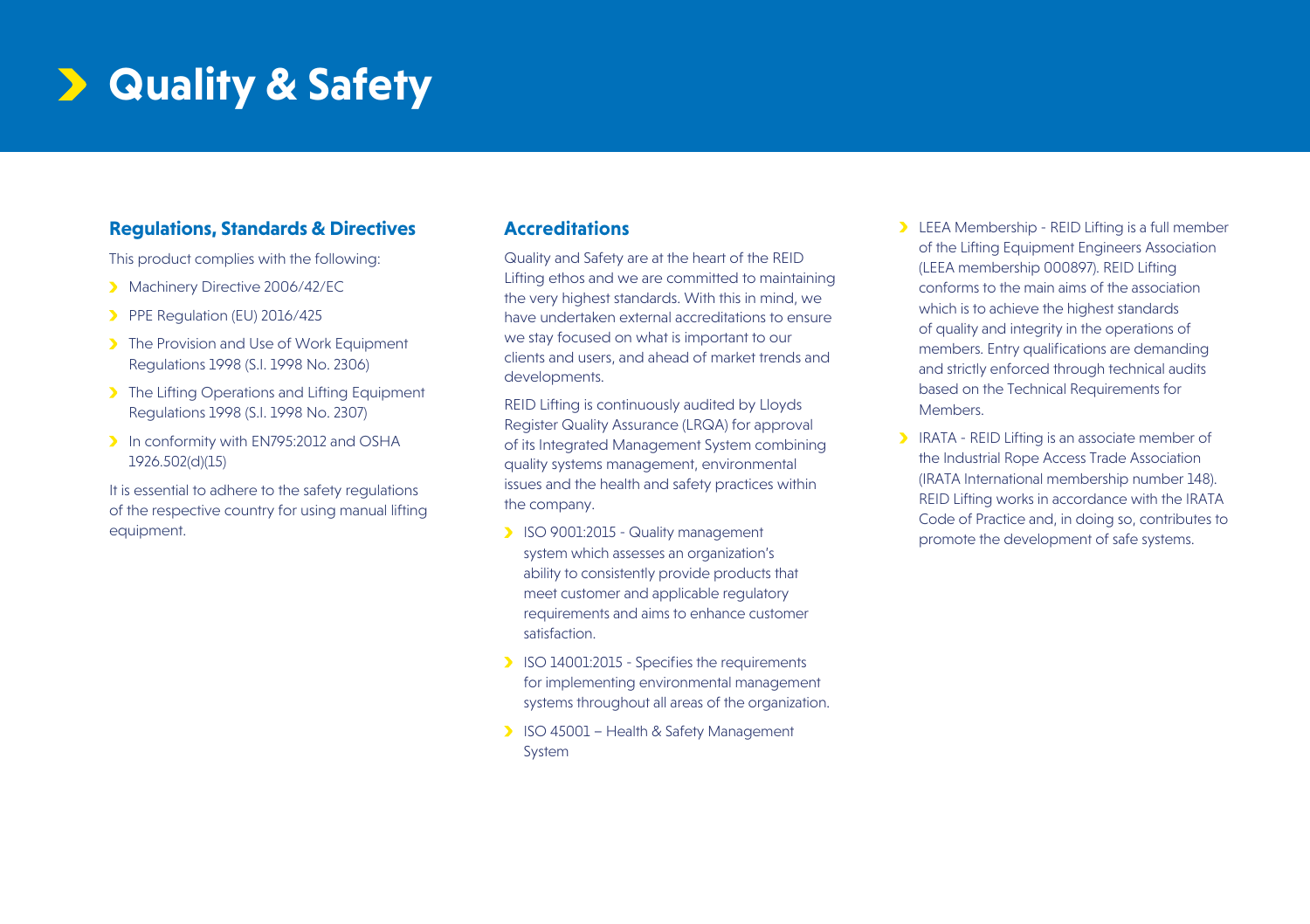#### **Conformité Européenne [CE] & UK Conformity Assessed [UKCA]**

REID Lifting's products have been designed, tested and approved (as appropriate) by the Conformité Européenne and UK Conformity Assessed. This certifies that REID Lifting's products meet the demands of the European and UK Directives and Regulations regarding Health and Safety requirements. The EC type-examination for this device has been carried out by SGS United Kingdom Ltd, 202b, Worle Parkway, Westonsuper-Mare, BS22 6WA, United Kingdom (CE body no.0120) in accordance with Module B of the PPE Regulation. The EC quality assurance system for this device has been carried out by SGS Fimko Oy, Takomotie 8, FI-00380 Helsinki, Finland. (CE body no. 0598) and SGS United Kingdom Ltd, 202b, Worle Parkway, Weston-super-Mare, BS22 6WA, United Kingdom (CE body no.0120) in accordance with Module D PPE Regulation (EU) 2016/425 and as brought into UK law and amended.

#### **The Queen's Award for Enterprise**

REID Lifting has been awarded this prestigious award on four occasions for design, development and sale of lightweight, portable and safe lifting solutions.

- **Innovation category 2006 and 2013**
- **International Trade 2013 and 2018**

### **Testing**

Testing and technical file review are integral parts of our design and manufacturing process. External verification of products is undertaken where appropriate, using government approved Notified Bodies.

All products have been thoroughly type tested. Each product is supplied with a certificate of conformance and individual record of thorough examination or test.

#### **Language**

It is essential for the safety of the user that if this product is re-sold outside of the original country of destination, the reseller shall provide instructions for use, maintenance, inspection and repair in the language of the country where it will be used.

#### **Product IPR**

Intellectual property rights apply to all REID Lifting Ltd products. There are patents in place, or pending, for:

**PORTA**GANTRY' | PORTAGANTRY **PORTA**DAVIT QUANTUM **T**DAVIT

All product names are trademarks of REID Lifting Ltd:

**PORTA**DAVIT **PORTA**BASE **T**DAVIT **PORTA**QUAD **PORTA**GANTRY' | PORTAGANTRY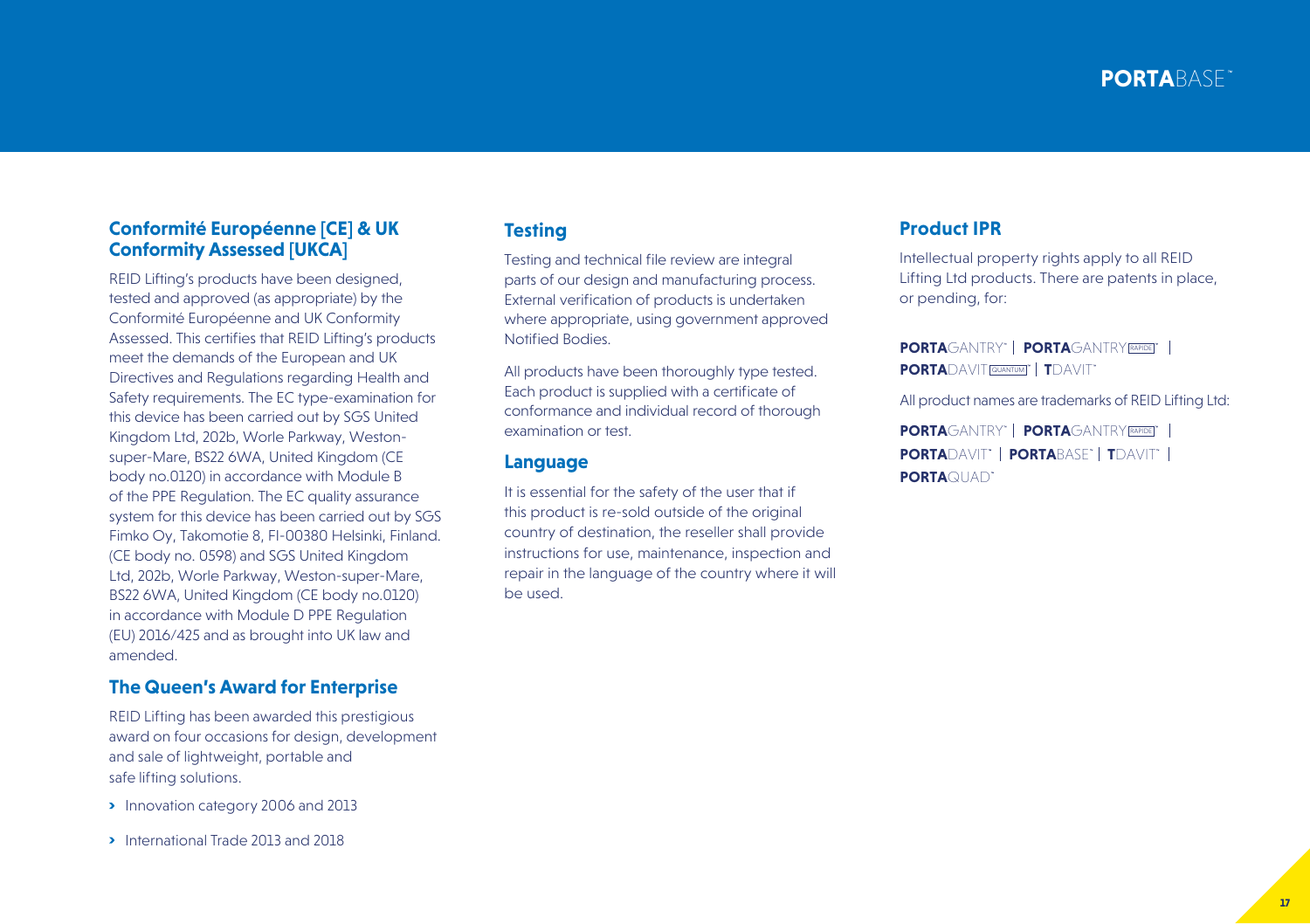### **Product Labeling**



器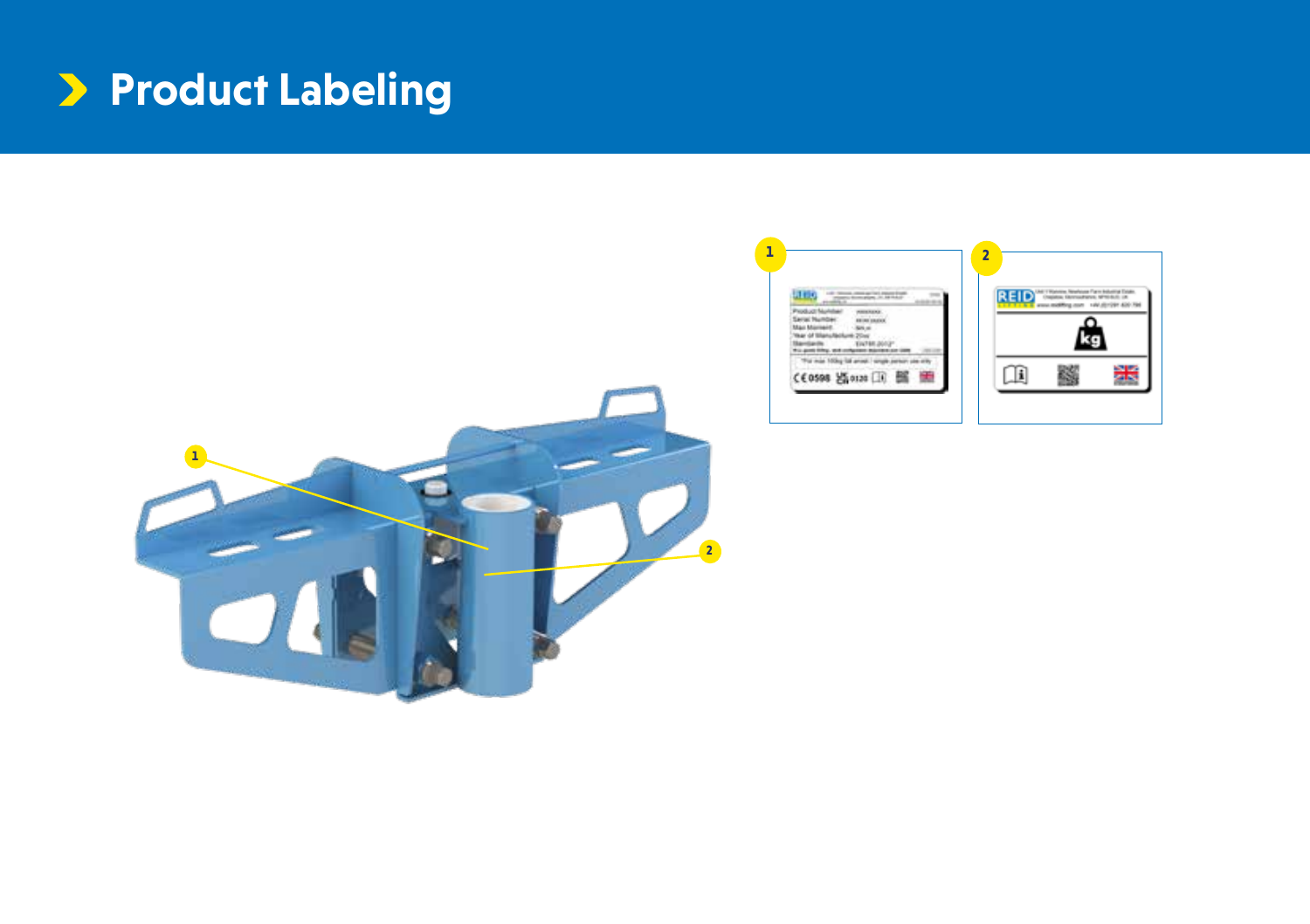### **PORTABASE <b>Inspection Record Instead of PORTABASE**

#### Unit 1 Wyeview, Newheuse Farm Industrial Estate,<br>Chepsion: Monmouthshire, UK, NP16 BUD **REID Group** 144.03 CR1.031796 **Hillings** Product Number: XXXXXXXX Serial Number: XXXX XXXX Max Moment: 8kN.m Year of Manufacture 20xx Standards: EN795:2012\* WLL goods 500kg - davit configuration dependant (see O&M) **Earne** Only \*For max 150kg fall arrest / single person use only CE0598 250120 □ 噐

Insert data from serial numbers found on product into table here:

### **Marking**

The serial labels indicate:

- > The product identification number
- > The product's unique serial number
- The goods' capacity (WLL) of the device
- > The year of manufacture
- $\blacktriangleright$  The standards to which the device is approved
- CE Marking

### **Periodic Examination & Repair History**

| Date | Inspected by | Pass/Fail | Comments |
|------|--------------|-----------|----------|
|      |              |           |          |
|      |              |           |          |
|      |              |           |          |
|      |              |           |          |
|      |              |           |          |
|      |              |           |          |